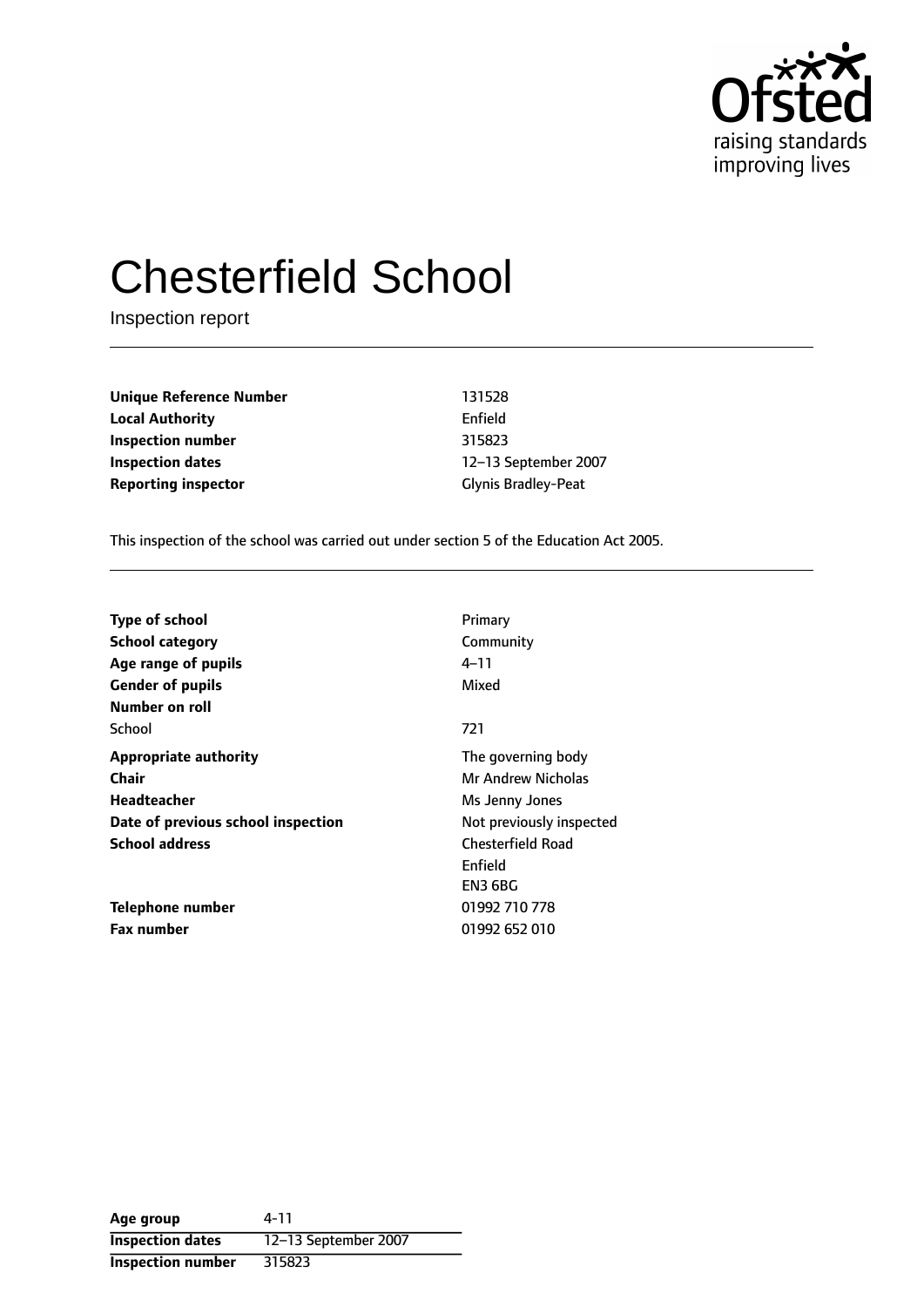.

This document may be reproduced in whole or in part for non-commercial educational purposes, provided that the information quoted is reproduced without adaptation and the source and date of publication are stated.

Further copies of this report are obtainable from the school. Under the Education Act 2005, the school must provide a copy of this report free of charge to certain categories of people. A charge not exceeding the full cost of reproduction may be made for any other copies supplied.

<sup>©</sup> Crown copyright 2007

Website: www.ofsted.gov.uk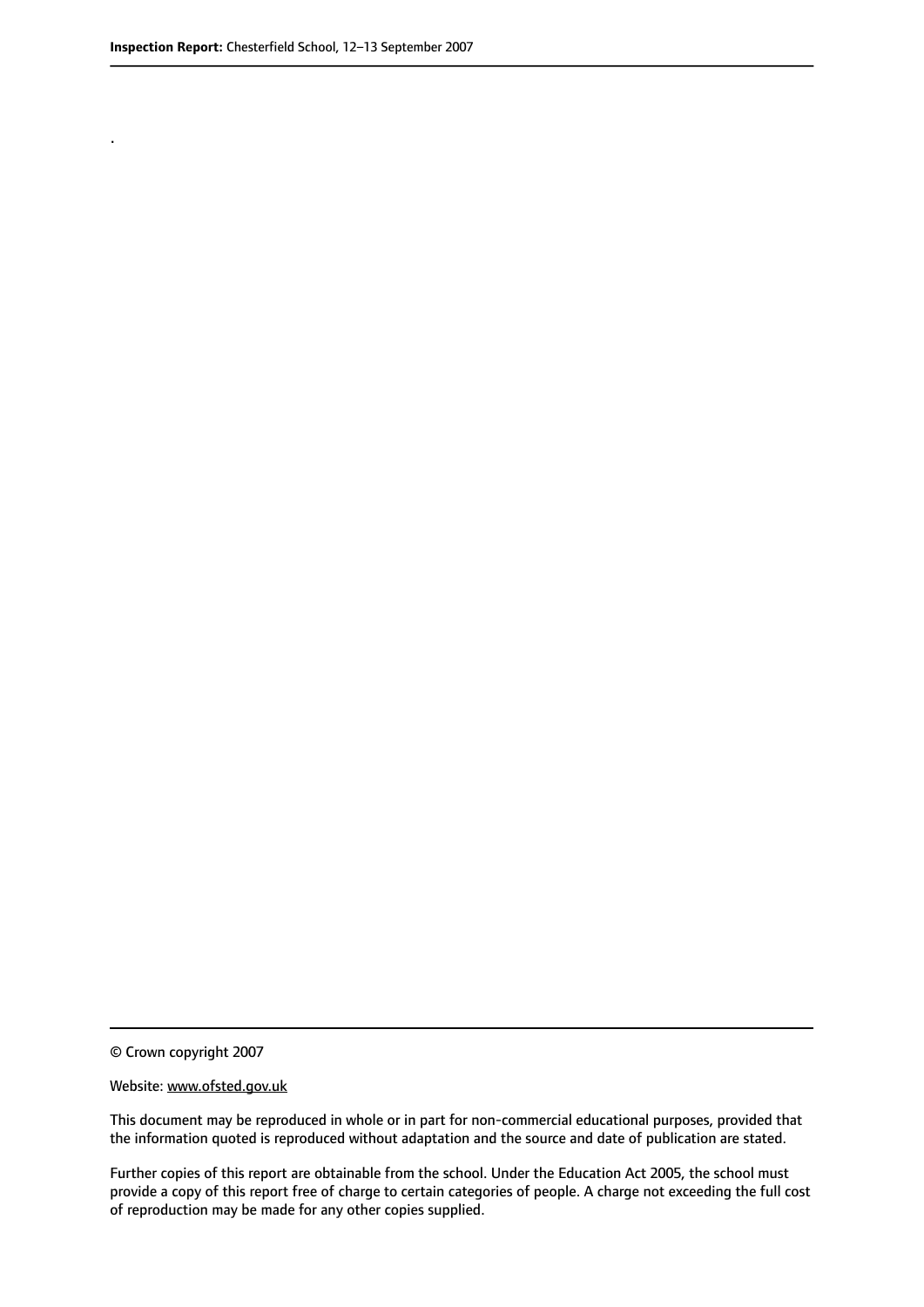# **Introduction**

The inspection was carried out by four Additional Inspectors.

#### **Description of the school**

The school is much larger than average and serves a mixed area with large pockets of high deprivation. The majority of pupils come from a variety of ethnic minority backgrounds. About half of pupils have English as an additional language which is much higher than average. The proportion of pupils eligible for free school meals is higher than usually found. The proportion of pupils identified with learning difficulties is above average as is the percentage with a statement of educational need. The proportion of pupils joining or leaving the school at other than the usual times is also very high. In September 2006, Chesterfield Infant and Junior Schools were amalgamated. The headteacher of the junior school became the leader of the new school.

#### **Key for inspection grades**

| Grade 1 | Outstanding  |
|---------|--------------|
| Grade 2 | Good         |
| Grade 3 | Satisfactory |
| Grade 4 | Inadequate   |
|         |              |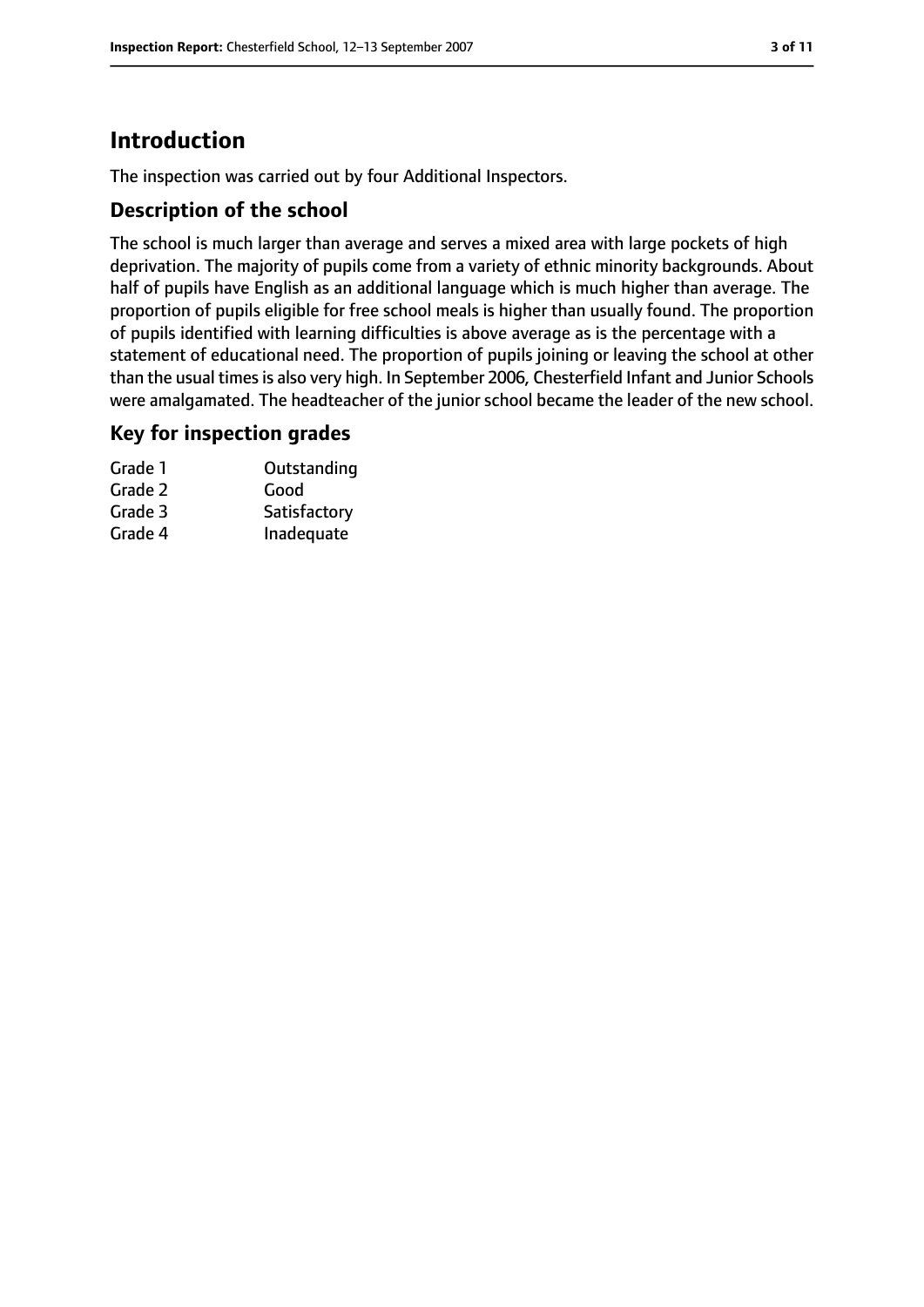# **Overall effectiveness of the school**

#### **Grade: 3**

The headteacher of Chesterfield School is a strong yet sensitive leader who has handled the amalgamation skilfully. This has been particularly successful because of her enthusiastic and determined approach. She, along with her senior team, has created an atmosphere in which leaders at all levels are able to work together successfully. They have a very good understanding of the school's strengths and areas for improvement, and have rapidly addressed the legacy of underachievement in Key Stage 2. This indicates that the school's capacity to make further improvements is good.

The school provides a satisfactory standard of education and most parents are very supportive. One, echoing the views of others said 'I am happy with the way the school is run and my child seems to enjoy school and loves going each day.' Because the school places a high priority on the personal well-being of its pupils, they are polite and well behaved. They are knowledgeable about healthy living and spoke enthusiastically about taking exercise and eating the 'right food'.

Pupils' achievement is satisfactory. Many pupils enter the school with weak skills and understanding for their age but they develop well in the Foundation Stage and make good progress. Overall, pupils make satisfactory progressfrom their low starting points and standards by the end of Year 2 are rising steadily. However, standards by the end of Year 6 have slipped to well below average in the last two years. Despite this, these pupils have made satisfactory progress considering their particularly low attainment at the end of Key Stage 1. Currently, most pupils in Year 6 are on track to meet their challenging targets.

Teaching and learning are satisfactory but inconsistent. On the whole, pupils are interested in what they are learning and are encouraged by their teachers to produce their best work. This highly effective approach to teaching in some lessons is not always evident in others where pupils are not always sufficiently engaged in their work or challenged effectively. This is particularly the case in mathematics and science where the quality of teaching is not always good enough to compensate for previous underachievement and the low starting points of pupils.

The curriculum is satisfactory with some good features. The school is currently working hard to make it more engaging for pupils. The impact of this can be seen particularly in Year 1 where good creative links are made between subjects to help pupils to see the relevance of their learning. This approach is still developing in other year groups.

Most parents are confident that their views are valued. Parents are effectively involved at the start of their child's education and beyond. One parent praised the school's 'drop in sessions' as being very useful, and others wrote about how much communication has improved.

#### **Effectiveness of the Foundation Stage**

#### **Grade: 2**

Provision in the Foundation Stage is consistently good. Children are quickly integrated into school routines so that they feel confident and enjoy school from the start. They make good progressfrom their low starting points because they are provided with stimulating and enjoyable activities. As a result, the majority now achieve expected levels for their age by the end of the Reception year. Some do particularly well in their physical development. Teaching is good and teachers use assessment well so that children are able to take the next steps in their learning.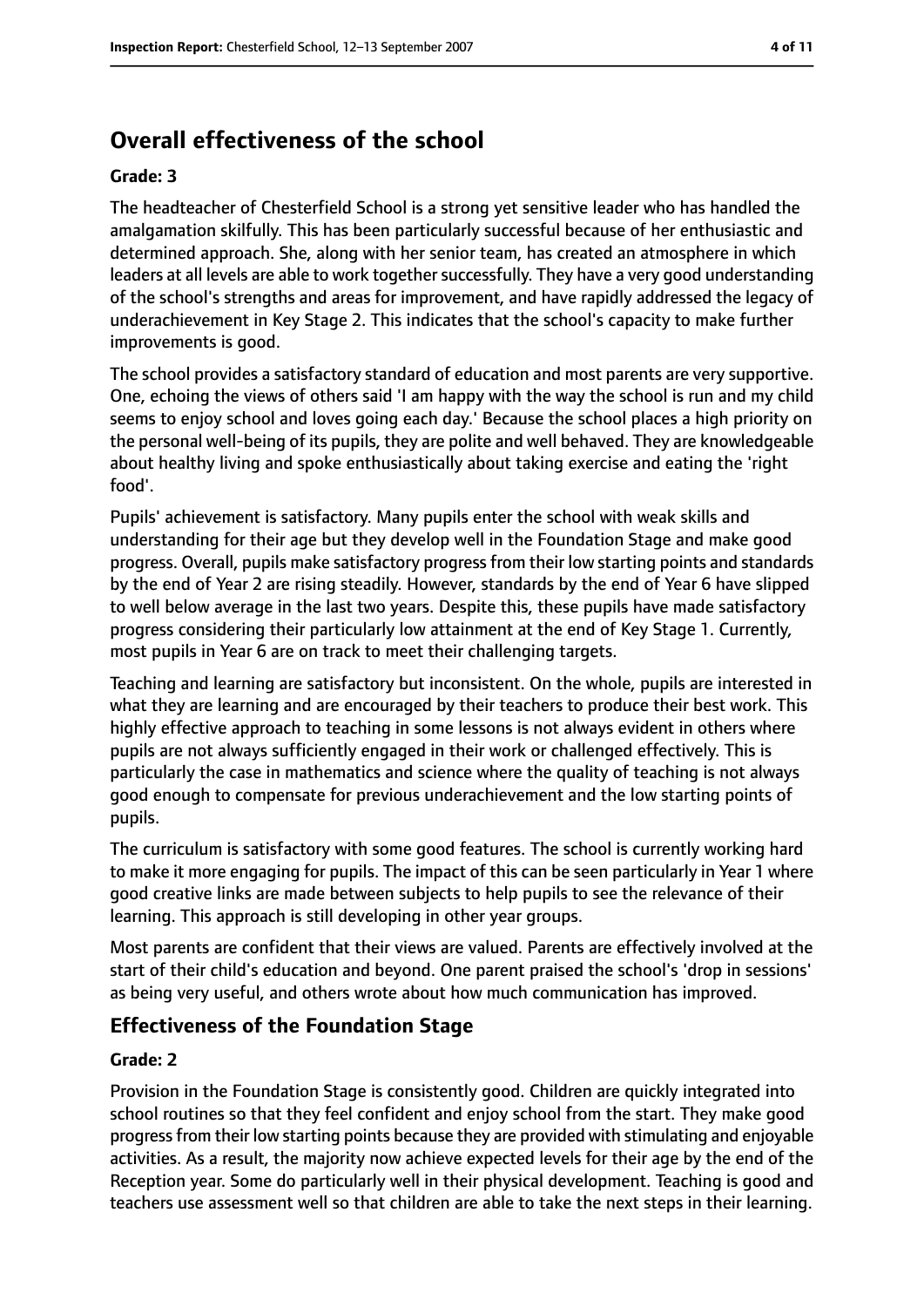Resources are used highly effectively to extend and enrich children's learning in both the indoor and outdoor areas. A particular strength is the way the parents are involved in their children's learning. One parent commented, 'I could not have found a better school for my child. Teachers are wonderful and help me to help my child.' Knowledgeable and enthusiastic leadership has brought about considerable improvements in recent years.

#### **What the school should do to improve further**

- Raise pupils' achievement throughout the school, particularly in mathematics and science.
- Improve the quality of teaching by consistently challenging and engaging the pupils particularly in mathematics and science.

A small proportion of the schools whose overall effectiveness is judged satisfactory but which have areas of underperformance will receive a monitoring visit by an Ofsted inspector before their next section 5 inspection.

## **Achievement and standards**

#### **Grade: 3**

Many pupils start from a very low baseline of knowledge and skills, and there is much ground to be made up. Despite the school's efforts, standards in Year 6 have been well below average and in 2006 and 2007 were exceptionally low. This is because of a legacy of poor performance in Key Stage 1 before the two schools became one. The work and test results of pupils currently in Year 6 however, show that, while still below expected levels, standards are improving. Standards at the end of Year 2 are also improving year by year. The school is very effective in identifying groups of pupils who need particular and intensive help, and in organising well-designed programmes for them. Initiatives such as 'High Five' have a marked impact in accelerating the progress of the participating pupils. Where pupils from minority ethnic groups are falling behind, they too receive the extra support they need. Pupils do not achieve as well as they should in mathematics and science.

### **Personal development and well-being**

#### **Grade: 2**

Most pupils enjoy lessons and have good attitudes to school. 'All teachers are nice, there is a good atmosphere and we enjoy learning.' said one. Most are polite and helpful, and have good relationships with each other, and with adults. Their spiritual, moral, social and cultural development is good overall with cultural development being a strength. Pupils are confident that adults will help to sort out everyday disagreements quickly, and will tackle any incidents of bullying effectively. Attendance is improving, but it is still below the national average. This is because a small number of families do not respond to the school's diligent efforts to ensure regular attendance. Pupils have a good understanding of a healthy diet, and of the importance of keeping safe in the community.

Pupils' views are promoted well through the school council and they support a variety of charities, and engage in several recycling projects. The 'Dreamcatcher', 'Aim Higher' and 'Human Utopia' projects are effective in helping to raise children's aspirations for the future. Pupils are introduced to the world of work through inspirational visiting speakers. However, their economic well being is hampered by the standards achieved in their basic skills.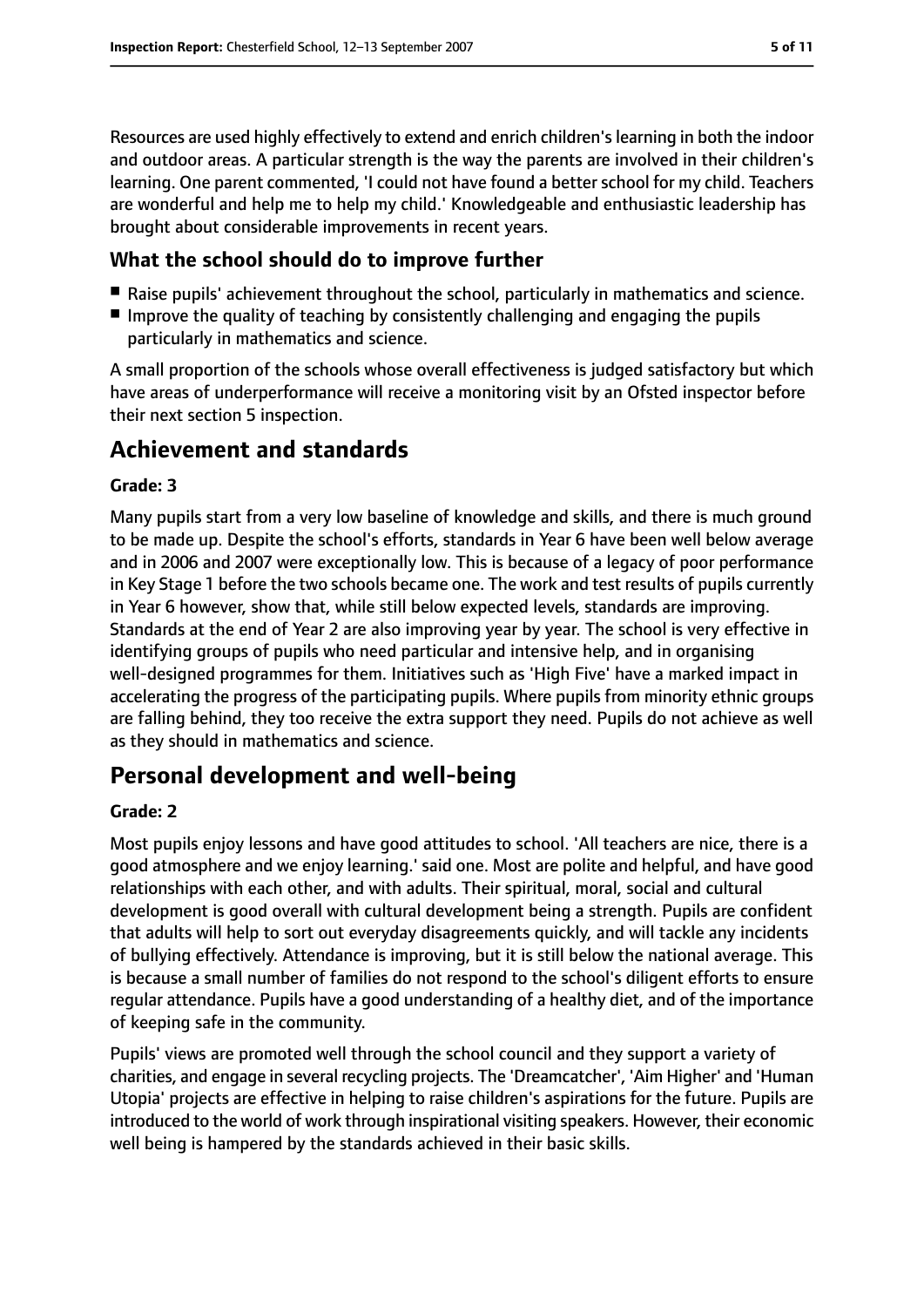# **Quality of provision**

# **Teaching and learning**

#### **Grade: 3**

School leaders have a clear and accurate view of the quality of teaching in the school. At their best, lessons capture the pupils' interest, involve them in challenging and creative activity and elicit intense and sustained concentration. Teachers know pupils' strengths and weaknesses. Work is carefully planned to meet their varying needs and caters well for those with learning difficulties. In an outstanding mathematics lesson, pupils were taught the skills they needed to investigate and solve problems independently in a systematic way. Where this happens pupils learn a great deal in a short time but sometimes they spend too long listening to teachers' explanations, and have too little opportunity to express their own ideas, show initiative, or to use apparatus. They are well-behaved, and try hard to learn, but their enjoyment and achievement are not as good as they could be. The school is redesigning its work programme to make it more appealing to the pupils. As yet it has only been implemented in one year group, but will be in place across the school by the end of the year.

#### **Curriculum and other activities**

#### **Grade: 3**

The school has put in place an improved curriculum for all pupils since its amalgamation in September 2006 to ensure that they are more actively involved in their learning. There is a strong focus on raising achievement through personalised programmes for pupils of all abilities. These programmes are being used to ensure that pupils who are underachieving are identified early and are supported effectively by the nurture group, learning mentor and 'Place 2B' group. Although these are beginning to bear fruit the school has not had enough time yet to show the full impact of all these initiatives on standards. Provision for pupils' personal development is good and ensures that they have a good understanding of safe and healthy lifestyles and are supportive of one another. A good range of visitors, for example, a local sculptor and an African drumming specialist group, enrich the curriculum.

#### **Care, guidance and support**

#### **Grade: 2**

Care, guidance and support are good overall with outstanding pastoral elements. Staff work very effectively with outside agencies to provide maximum support for a wide range of needs. Procedures to ensure all pupils' health and safety are in place including those for child protection. Any pupils at risk are quickly identified and very well supported by both teachers and teaching assistants. Pupils are well-prepared for transfer to secondary schools and feel confident about this move. The arrangements for tracking progress and setting targets are in place but these are not yet consistently effective.

### **Leadership and management**

#### **Grade: 2**

The new headteacher had run the junior school successfully for many years and is now successfully addressing the legacy of underachievement in Key Stage 1. Through highly effective self-evaluation, a fully comprehensive plan for raising standards has emerged to which all staff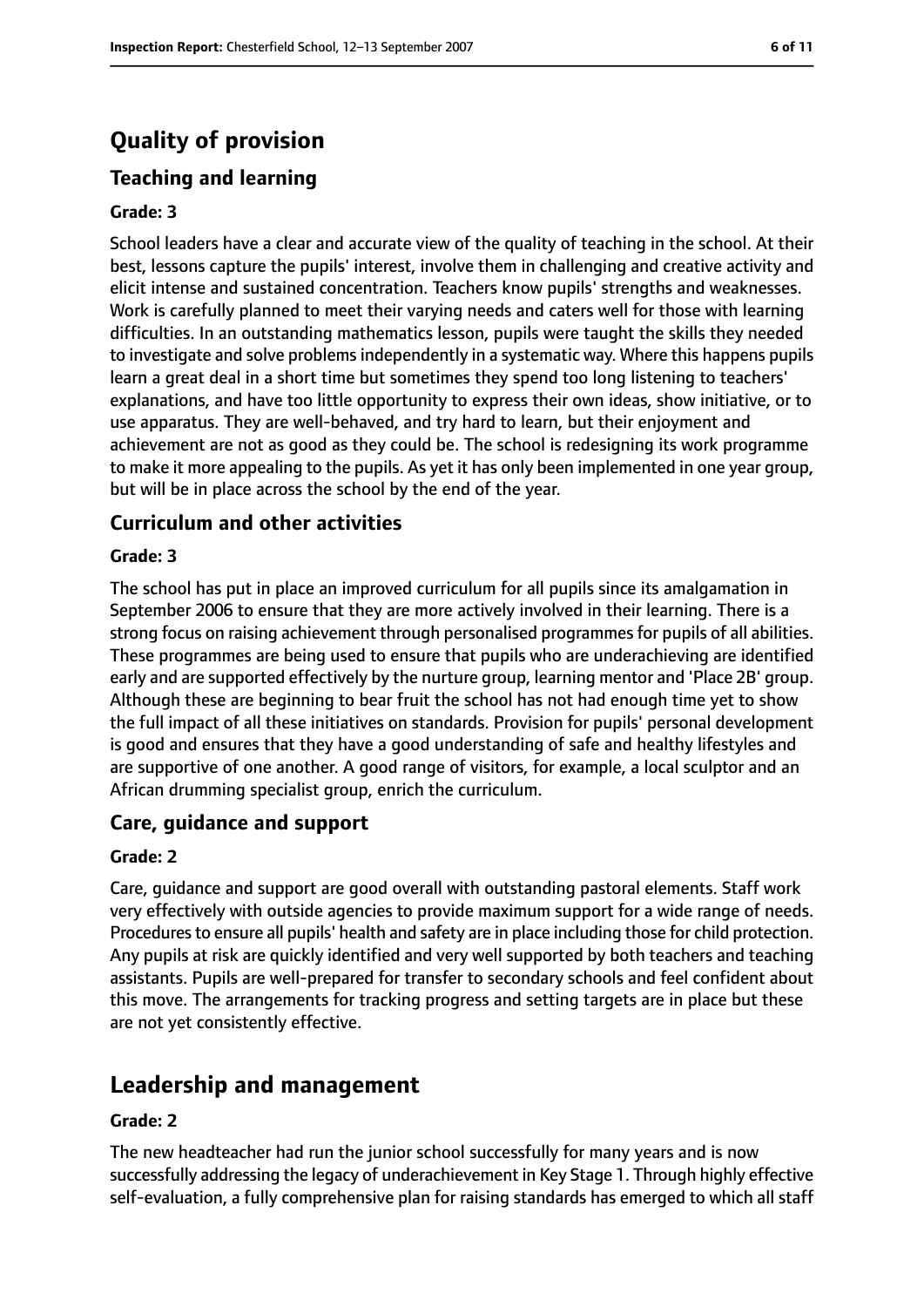and governors are fully committed. The school has an accurate understanding of what it does well and what it needs to improve. The school improvement plan provides clear guidance on relevant issues for raising standards. A particular strength is the way in which the school analyses information to identify and target extra support for groups of underachieving pupils. As a result, new programmes are set up to raise achievement, as seen in the school's 'personalisation project'. The governing body makes a good contribution and their challenging questions are effective in supporting school improvement. Middle managers play a full part in monitoring their areas and they ensure that good practice is shared amongst all teachers. At senior level, monitoring of teaching and learning focuses well on what is happening in classrooms and helps teachers to improve their work.

Some responses to the pre-inspection questionnaire indicate that a small minority of parents feel that they are not kept fully informed about the school or their children's progress, and that behaviour is not good enough. However, during the inspection this was not found to be the case.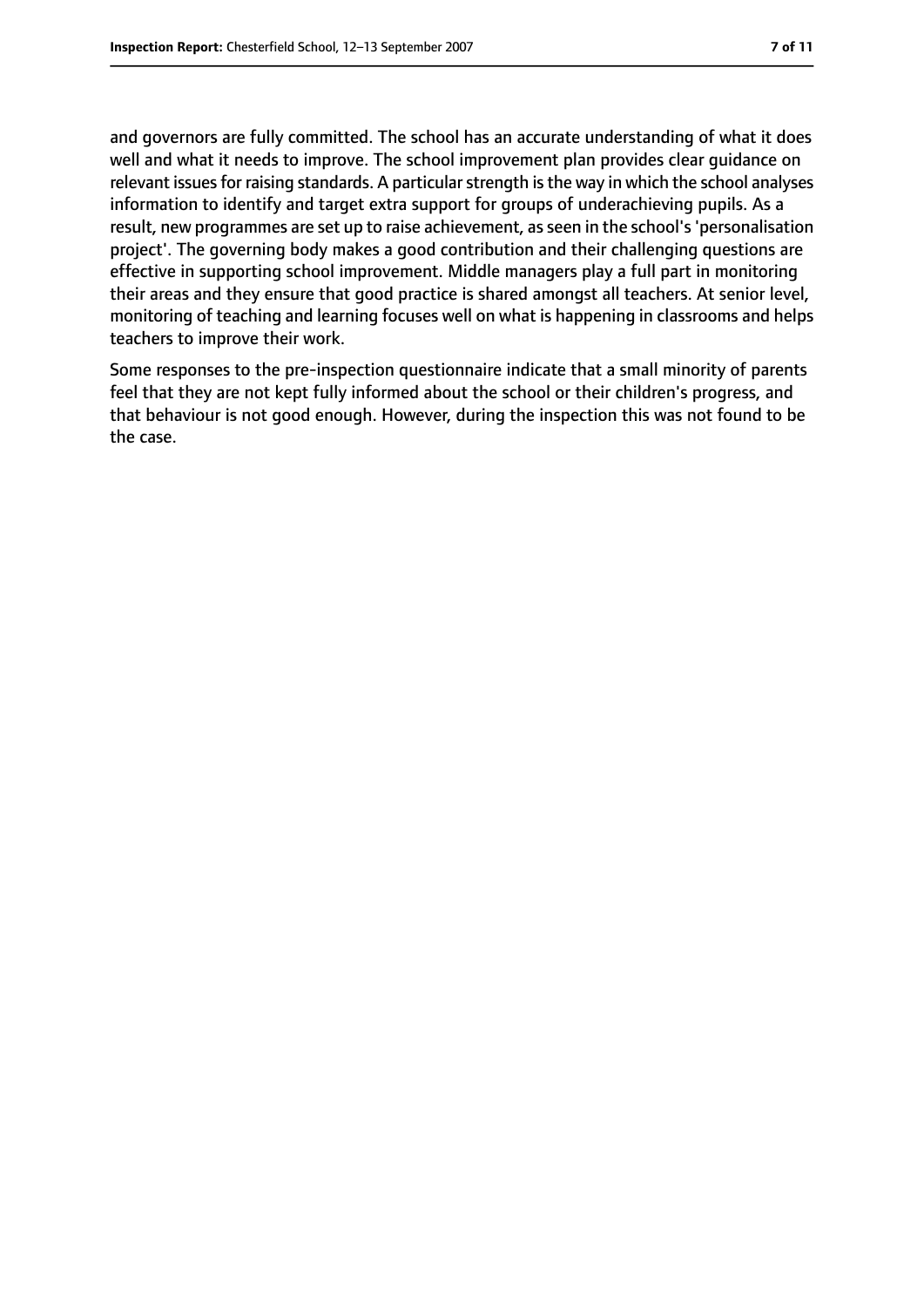**Any complaints about the inspection or the report should be made following the procedures set out in the guidance 'Complaints about school inspection', which is available from Ofsted's website: www.ofsted.gov.uk.**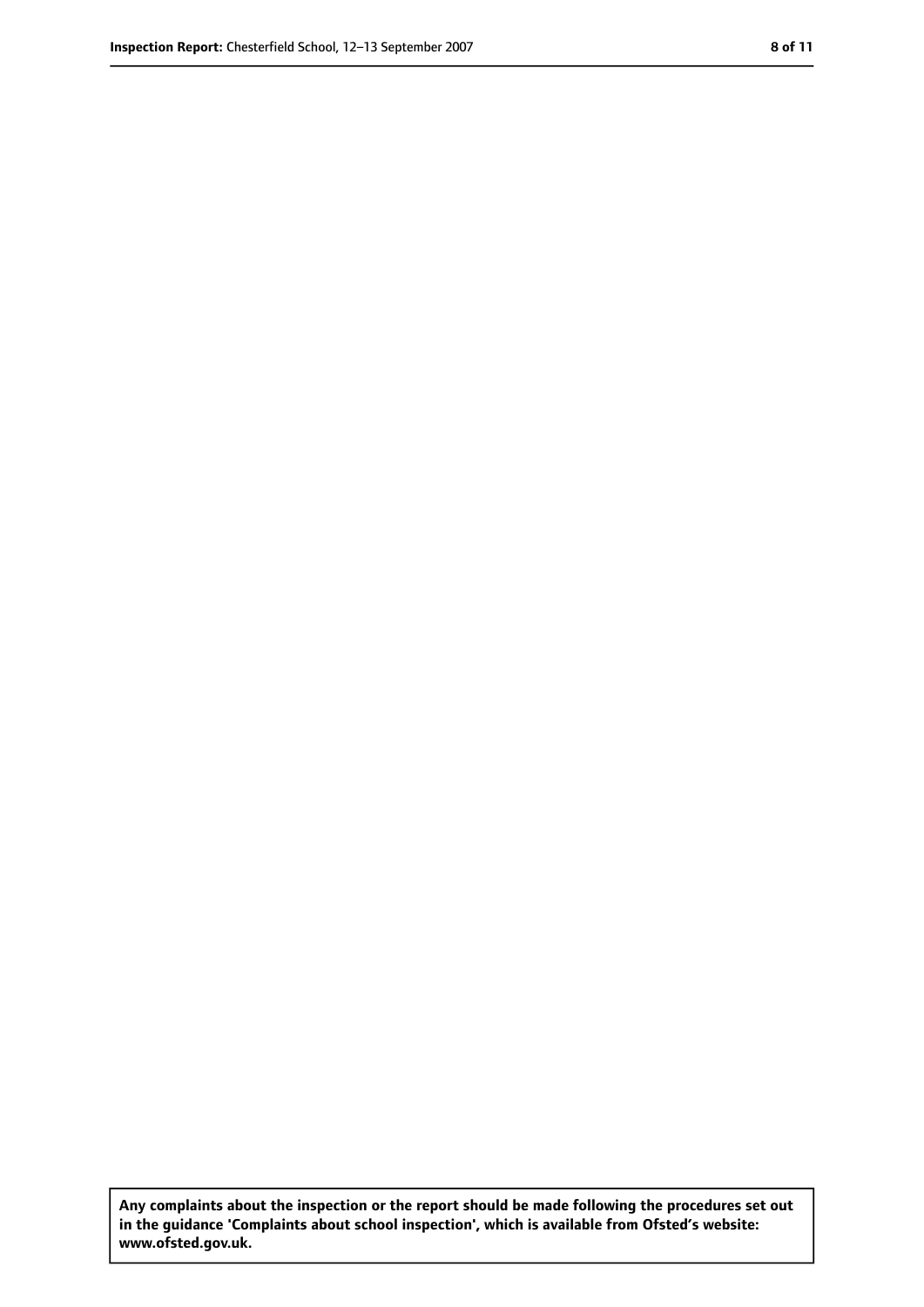#### **Annex A**

# **Inspection judgements**

| $^{\backprime}$ Key to judgements: grade 1 is outstanding, grade 2 good, grade 3 satisfactory, and | <b>School</b>  |
|----------------------------------------------------------------------------------------------------|----------------|
| arade 4 inadequate                                                                                 | <b>Overall</b> |

#### **Overall effectiveness**

| How effective, efficient and inclusive is the provision of education, integrated<br>care and any extended services in meeting the needs of learners? |           |
|------------------------------------------------------------------------------------------------------------------------------------------------------|-----------|
| Effective steps have been taken to promote improvement since the last<br>inspection                                                                  | <b>NA</b> |
| How well does the school work in partnership with others to promote learners'<br>well-being?                                                         |           |
| The effectiveness of the Foundation Stage                                                                                                            |           |
| The capacity to make any necessary improvements                                                                                                      |           |

#### **Achievement and standards**

| How well do learners achieve?                                                                               |  |
|-------------------------------------------------------------------------------------------------------------|--|
| The standards <sup>1</sup> reached by learners                                                              |  |
| How well learners make progress, taking account of any significant variations between<br>groups of learners |  |
| How well learners with learning difficulties and disabilities make progress                                 |  |

#### **Personal development and well-being**

| How good is the overall personal development and well-being of the<br>learners?                                  |  |
|------------------------------------------------------------------------------------------------------------------|--|
| The extent of learners' spiritual, moral, social and cultural development                                        |  |
| The extent to which learners adopt healthy lifestyles                                                            |  |
| The extent to which learners adopt safe practices                                                                |  |
| How well learners enjoy their education                                                                          |  |
| The attendance of learners                                                                                       |  |
| The behaviour of learners                                                                                        |  |
| The extent to which learners make a positive contribution to the community                                       |  |
| How well learners develop workplace and other skills that will contribute to<br>their future economic well-being |  |

#### **The quality of provision**

| How effective are teaching and learning in meeting the full range of the<br>learners' needs?          |  |
|-------------------------------------------------------------------------------------------------------|--|
| How well do the curriculum and other activities meet the range of needs<br>and interests of learners? |  |
| How well are learners cared for, guided and supported?                                                |  |

 $^1$  Grade 1 - Exceptionally and consistently high; Grade 2 - Generally above average with none significantly below average; Grade 3 - Broadly average to below average; Grade 4 - Exceptionally low.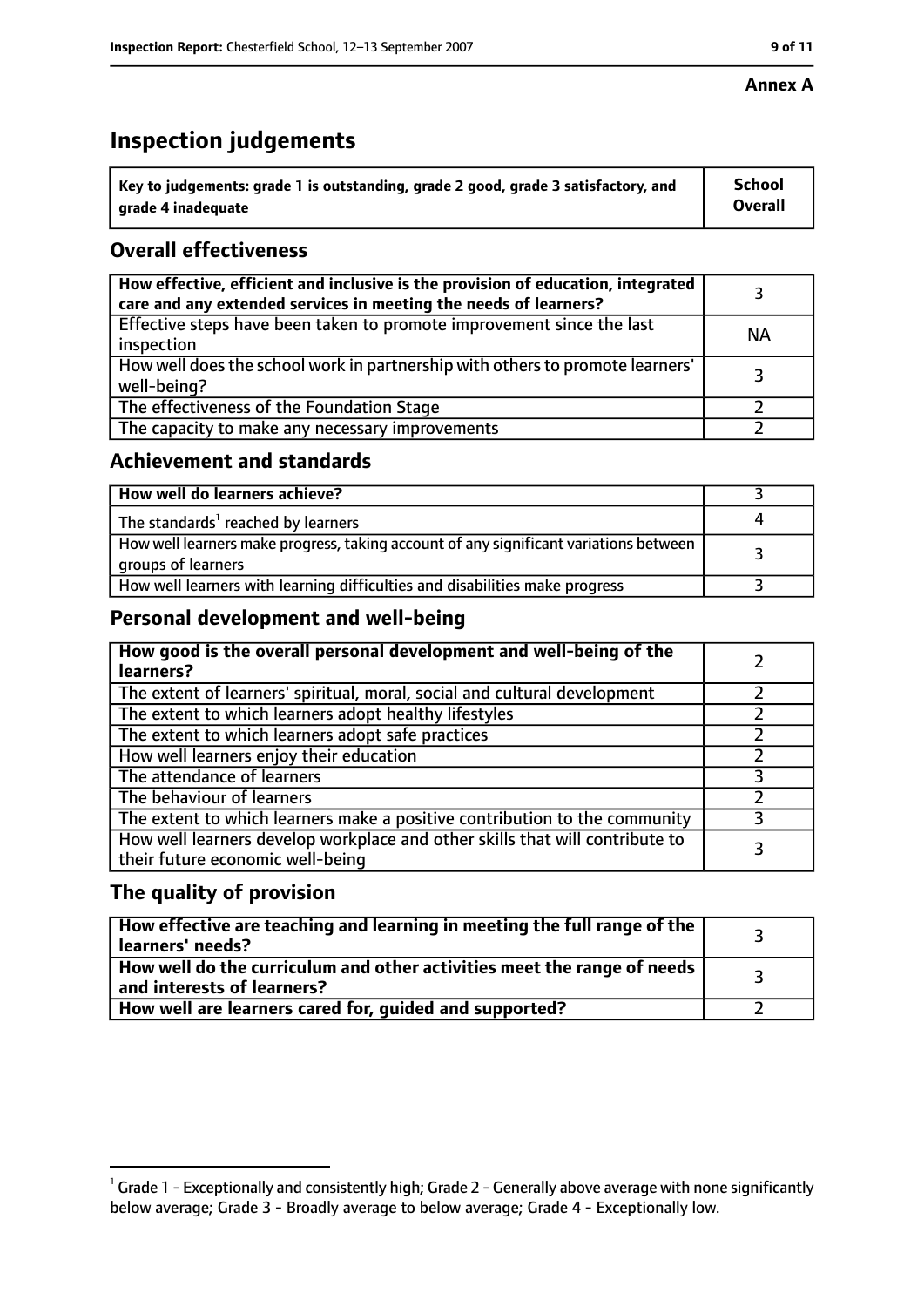#### **Annex A**

# **Leadership and management**

| How effective are leadership and management in raising achievement<br>and supporting all learners?                                              |     |
|-------------------------------------------------------------------------------------------------------------------------------------------------|-----|
| How effectively leaders and managers at all levels set clear direction leading<br>to improvement and promote high quality of care and education |     |
| How effectively leaders and managers use challenging targets to raise standards                                                                 | 3   |
| The effectiveness of the school's self-evaluation                                                                                               |     |
| How well equality of opportunity is promoted and discrimination tackled so<br>that all learners achieve as well as they can                     | 3   |
| How effectively and efficiently resources, including staff, are deployed to<br>achieve value for money                                          | З   |
| The extent to which governors and other supervisory boards discharge their<br>responsibilities                                                  |     |
| Do procedures for safequarding learners meet current government<br>requirements?                                                                | Yes |
| Does this school require special measures?                                                                                                      | No  |
| Does this school require a notice to improve?                                                                                                   | No  |